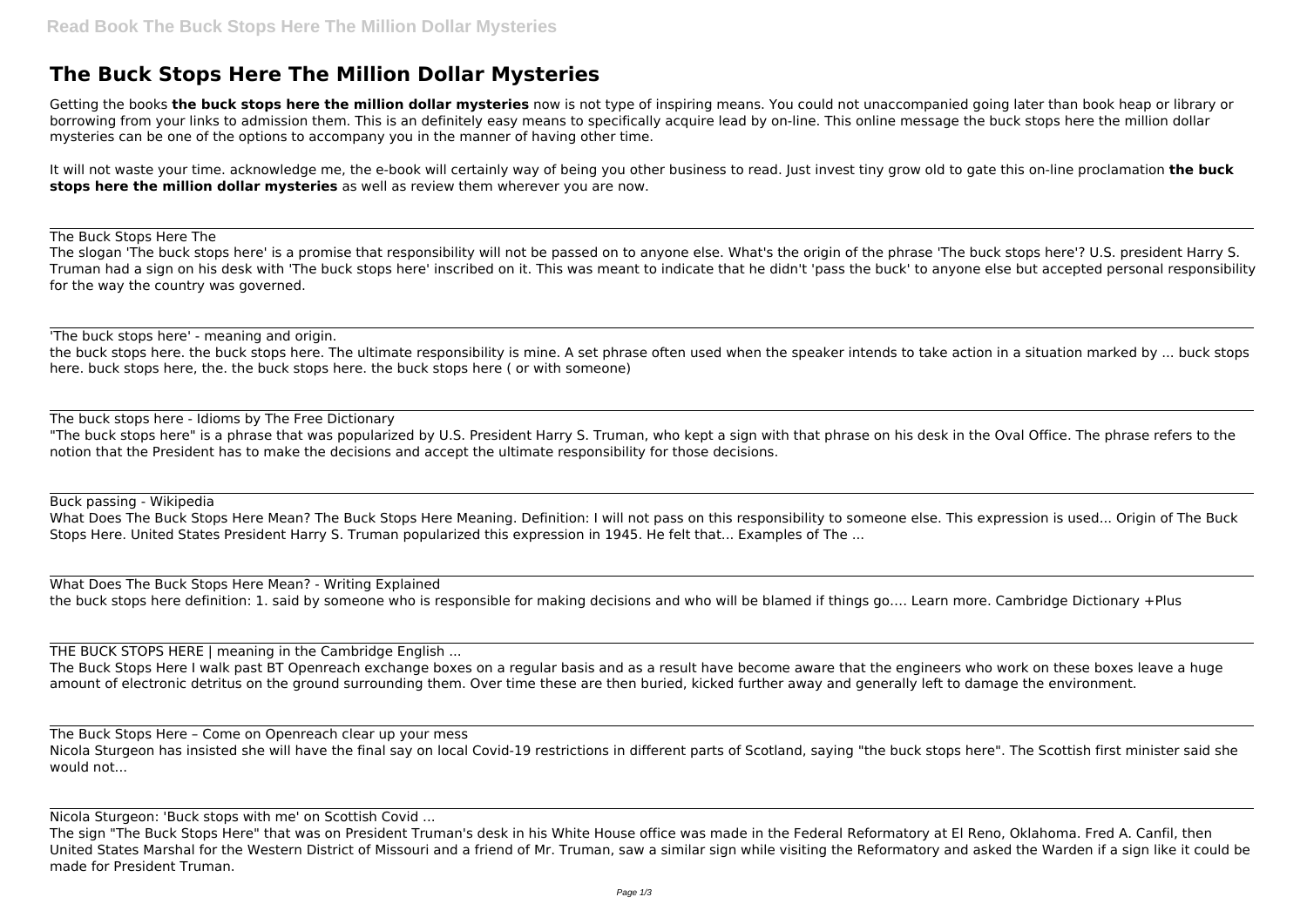"The Buck Stops Here" Desk sign | Harry S. Truman

"The buck stops here" may have been made famous by US President Harry S Truman, but the origin is likely to be from something a little more underhand. While most of us know that the saying, 'the buck stops here', means that person is responsible for whatever happens, its origins are a little less honourable.

Sitting behind a desk at headquarters of the Fourth Service Command on which there is a sign proclaiming, "the buck stops here," the captain recalled the building of a prisoner-ofwar camp from kitchen to barracks in a single day. In June 1944 a "Wisconsin State Journal" reporter referred to a sign emblazoned with the saying.

Origin of idiom: the buck stops here - YourLifeChoices The best-known use of buck in this context is 'the buck stops here', which was the promise made by US president Harry S. Truman, and which he kept prominent in his own and his electors' minds by putting it on a sign on his desk. See other phrases that were coined in the USA.

'Pass the buck' - meaning and origin. If you say ' The buck stops here ' or ' The buck stops with me', you mean that you have to take responsibility for something and will not try to pass the responsibility on to someone else. [ informal ]

The buck stops here/with me definition and meaning ...

the buck stops here - Wiktionary The buck stops here definition is - —used to say that one accepts a responsibility and will not try to give it to someone else. How to use the buck stops here in a sentence.

The Buck Stops Here – Quote Investigator The Buck Stops Here is the eighty-sixth episode of King of the Hill. It was first aired on November 5, 2000. The episode was written by Norm Hiscock, and directed by Mike DiMartino. Brad Renfro guest stars. 1 Synopsis 2 Characters 3 Trivia 4 Goofs Hank isannoyed with Bobby's attutude; treating...

The Buck Stops Here | King of the Hill Wiki | Fandom the buck stops here ( idiomatic ) A statement that no excuses will be made, that the speaker is going to take direct responsibility for matters, rather than pass the responsibility to higher authorities.

The Buck Stops Here | Definition of The Buck Stops Here by ... The buck stops here — or does it? "60 Minutes" correspondent John Dickerson says the standard for judging presidential decision-making may be shifting, depending upon which president you ask.

The buck stops here  $-$  or does it? - CBS News

THE BUCK STOPS HERE is an enormous cabin just under 4000 square feet set on a large 2 acre lot. This family friendly vacation lodge accommodates sleeping arrangements for 22 guests. This massive luxury cabin will have 2 king bedrooms with a shared bath and 1 king master bedroom (including Pack-n-Play for babies) with a suite bath on the 1st floor.

The Buck Stops Here | Broken Bow Lake Cabins French Translation of "the buck stops here" | The official Collins English-French Dictionary online. Over 100,000 French translations of English words and phrases.